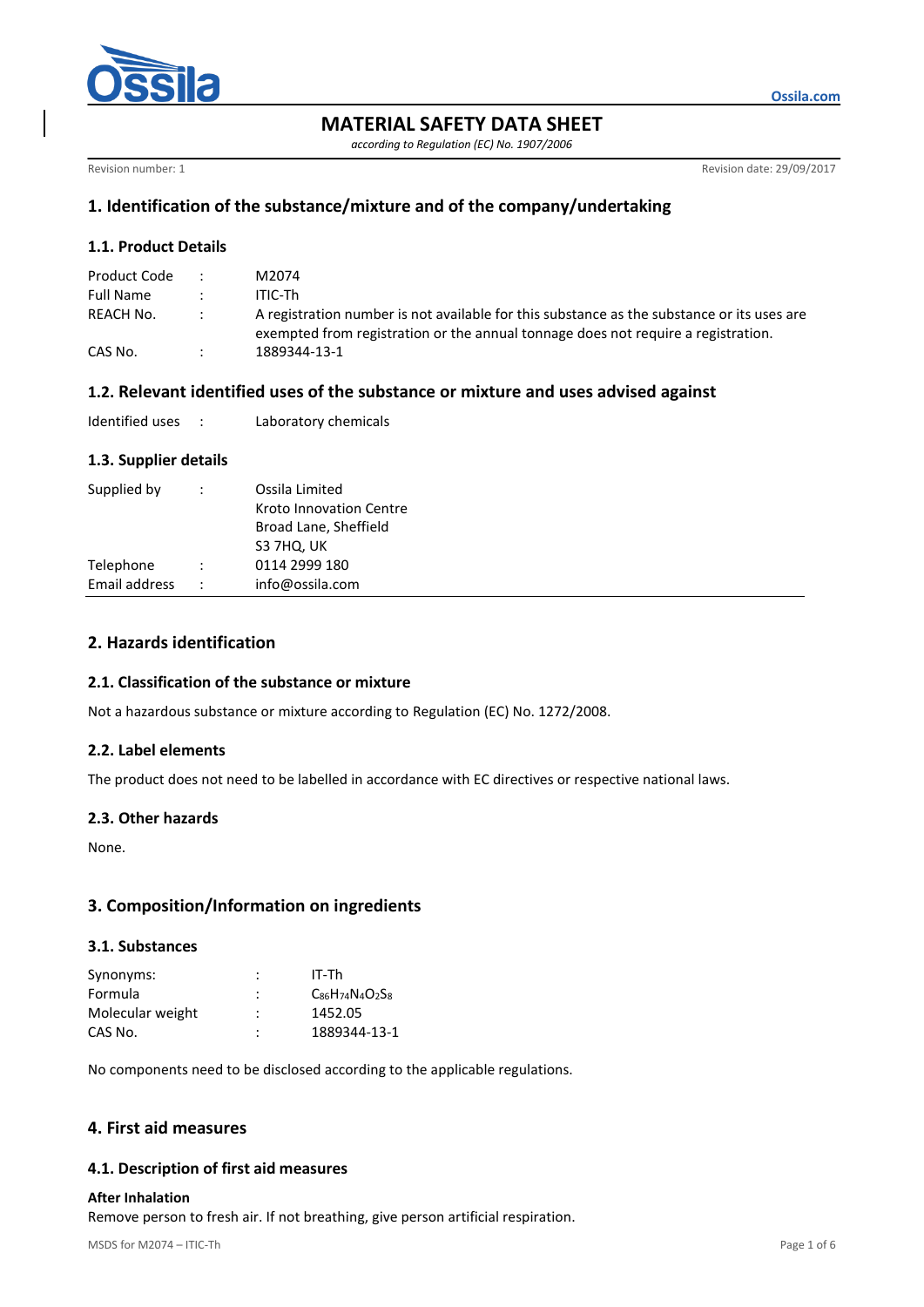**After skin contact** Wash with soap and water.

**After eye contact** Flush with copious amounts of water as a precaution.

**After Ingestion** Rinse out mouth with water.

## **4.2. Most important symptoms and effects, both acute and delayed**

The most important known symptoms and effects are described in section 11.

## **4.3. Indication of any immediate medical attention and special treatment needed**

No data available.

# **5. Fire fighting**

#### **5.1. Extinguishing media**

**Suitable extinguishing media**: Dry chemical, alcohol-resistant foam, carbon dioxide or water spray. Consult with local fire authorities before attempting large scale fire-fighting operations.

## **5.2. Special hazards arising from the substance of mixture**

**Hazardous combustion products:** Carbon oxides, nitrogen oxides, sulfur oxides.

## **5.3. Advice for firefighters**

Wear a self-contained breathing apparatus if necessary. During a fire, irritating and highly toxic gases and vapours may be generated by thermal decomposition.

## **6. Accidental release measures**

## **6.1. Personal precautions, protective equipment and emergency procedures**

Wear personal protective equipment (section 8). Avoid dust formation. Ensure room is well ventilated.

#### **6.2. Environmental precautions**

Do not let product enter drains.

## **6.3. Containment and cleaning**

Contain and clean up spill if safe to do so using an electrically protected vacuum cleaner or by wet-brushing. Dispose of dry waste in closed container for proper disposal according to local regulations.

# **7. Handling and storage**

## **7.1. Precautions for safe handling**

Avoid formation of dust and aerosols. Provide exhaust ventilation in places where dust is formed.

## **7.2. Conditions for safe storage, including any incompatibilities**

Store in a cool, dry and well-ventilated place inside of a tightly sealed container. Reseal containers that have been opened and keep upright to prevent leakage.

**Quality-related information:** Product is light-sensitive. Store in the dark.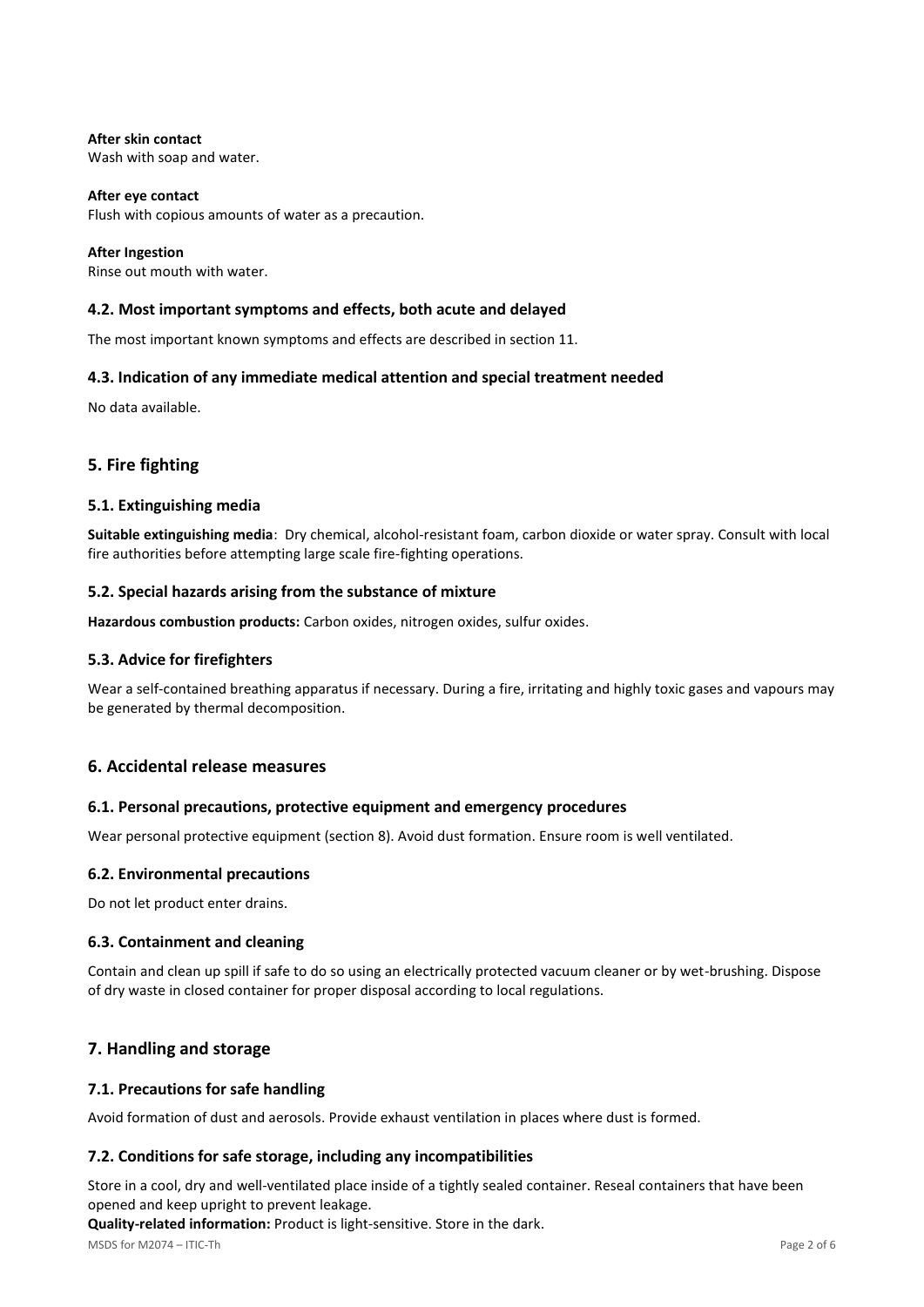## **7.3. Specific end uses**

Use in laboratories.

# **8. Exposure controls / Personal protection**

## **8.1. Control parameters**

## **Components with workplace control parameters**

Contains no substances with occupational exposure limit values.

## **Biological occupational exposure limits**

This product does not contain any hazardous materials with biological limits.

## **8.2. Exposure controls**

## **Engineering measures**

Handle in accordance with good industrial engineering/laboratory practices for hygiene and safety. Ensure eyewash stations and safety showers are close to the laboratory workstation. Ensure good general ventilation is present when handling the product.

## **Personal protective equipment**

**Eyes:** Wear safety glasses with side-shields conforming to appropriate government standards such as NOISH (US) or EN166 (EU).

**Skin**: Handle with appropriate gloves and use proper glove removal technique to avoid skin contact. Dispose of gloves in accordance with applicable laws. Wash and dry hands.

The selected protective gloves must satisfy the specifications of EU Directive 89/686/EEC and the standard EN 374 derived from it.

**Clothing:** Wear complete suit protecting against chemicals; the type of equipment should be appropriate for the concentration and amount of dangerous substance used.

**Respirators:** Where protection from nuisance dusts is needed, use type N95 (US) or type P1 (EN 143) dust masks or those approved under appropriate government standards such as NIOSH (US) or CEN (EU).

## **General hygiene measures**

Wash thoroughly after handling. Wash contaminated clothing before reuse.

# **9. Physical and chemical properties**

## **9.1. Information on basic physical and chemical properties**

| ٠<br>$\blacksquare$ | Dark blue powder/crystals                  |
|---------------------|--------------------------------------------|
| ٠                   | No data available                          |
|                     | No data available                          |
| ٠                   | No data available                          |
| ٠                   | Melting point/range: $> 200$ °C            |
|                     | > 300 °C                                   |
| ٠                   | No data available                          |
|                     | No data available                          |
| ٠                   | No data available                          |
|                     | No data available                          |
| ٠                   | No data available                          |
| ٠                   | No data available                          |
|                     | No data available                          |
|                     | Chloroform, chlorobenzene, dichlorobenzene |
|                     |                                            |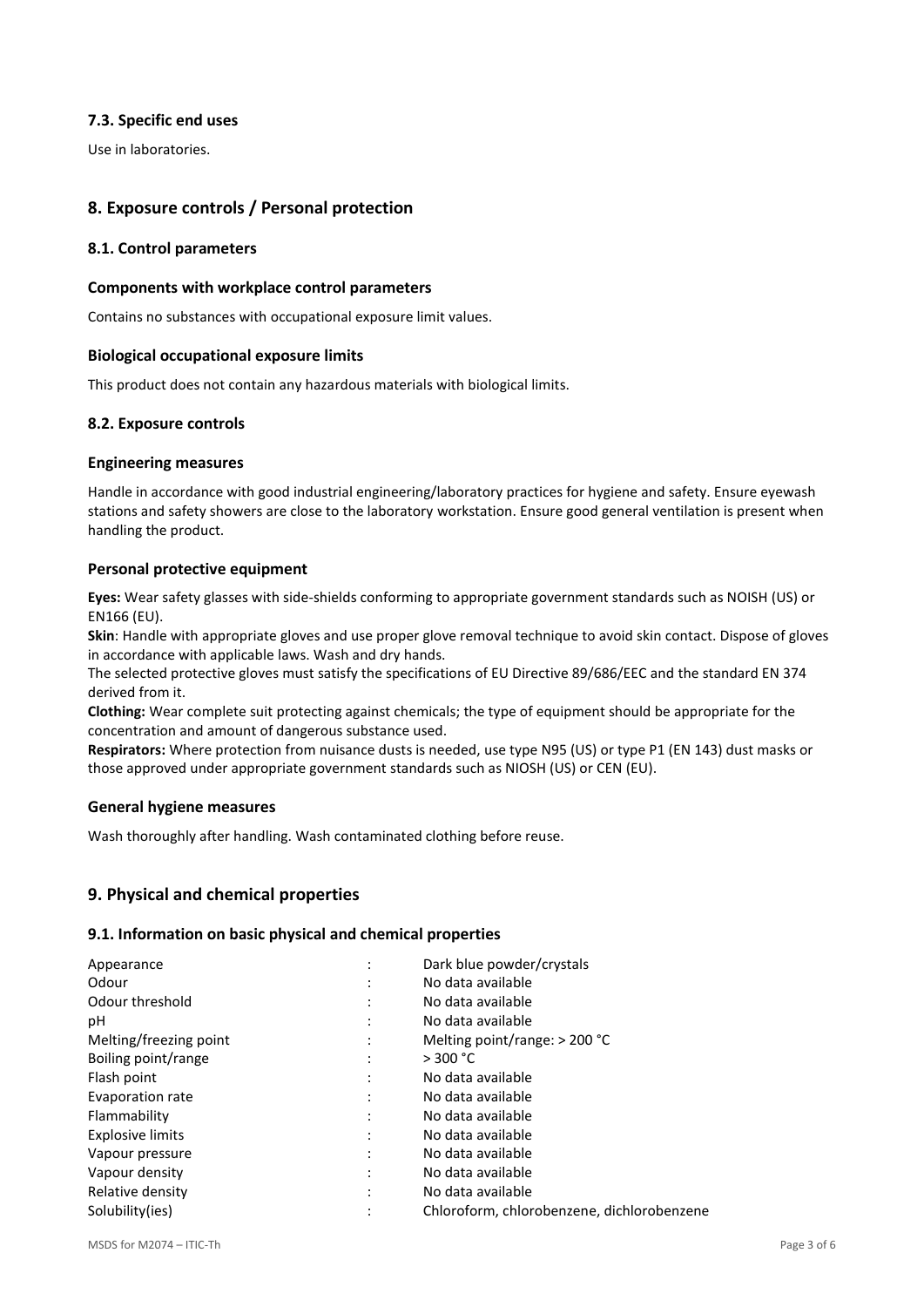| Partition coefficient: n-octanol/water | $\ddot{\cdot}$ | No data available |
|----------------------------------------|----------------|-------------------|
| Autoignition temperature               |                | No data available |
| Decomposition temperature              |                | No data available |
| Viscosity                              |                | No data available |
| Explosive properties                   | ÷              | No data available |
| Oxidising properties                   |                | No data available |

## **9.2. Other safety information**

No data available.

# **10. Stability and reactivity**

## **10.1 Reactivity**

No data available.

#### **10.2. Chemical stability**

Stable under normal temperatures and pressures under recommended storage conditions.

#### **10.3. Possibility of hazardous reactions**

No data available.

## **10.4. Conditions to avoid**

No data available.

#### **10.5. Incompatible materials**

Strong oxidising agents.

#### **10.6. Hazardous decomposition products**

No known hazardous decomposition products.

## **11. Toxicological information**

#### **11.1. Information on toxicological effects**

**Acute toxicity** No data available. **Skin corrosion/irritation** No data available. **Serious eye damage/eye irritation** No data available. **Respiratory or skin sensitization** No data available. **Germ cell mutagenicity** No data available. **Carcinogenicity** No data available. **Reproductive toxicity** No data available. **Specific target organ toxicity - single exposure** No data available. **Specific target organ toxicity - repeated exposure** No data available.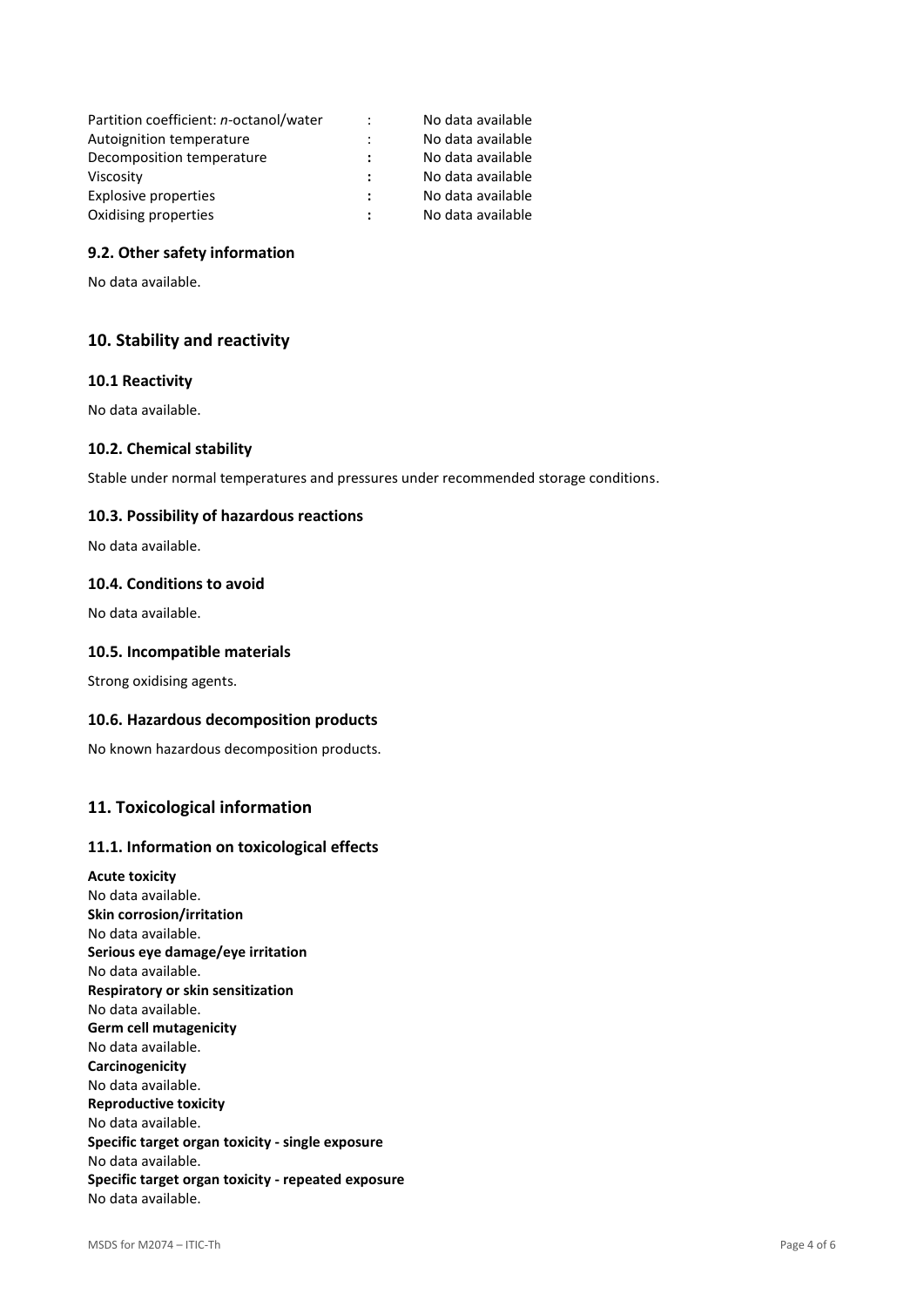**Aspiration hazard** No data available. **Routes of exposure** Eye contact, ingestion, inhalation, skin contact. **Signs and Symptoms of Exposure** No data available.

To the best of our knowledge, the chemical, physical, and toxicological properties have not been thoroughly investigated.

# **12. Ecological information**

## **12.1. Toxicity**

No data available.

## **12.2. Persistence and degradability**

No data available.

## **12.3. Bioaccumulative potential**

No data available.

## **12.4. Mobility in soil**

No data available.

## **12.5. Results of PBT and vPvB assessment**

PBT/vPvB assessment not available as chemical safety assessment not required/not conducted.

## **12.6. Other adverse effects**

No data available.

# **13. Disposal**

## **13.1. Waste treatment methods**

## **Product**

Burn in a chemical incinerator equipped with an afterburner and scrubber. Observe all federal, state and local environmental regulations and directives on waste and hazardous waste. Offer surplus material to a licensed professional waste disposal professional.

#### **Contaminated packaging**

Dispose of as unused product.

# **14. Transport**

Non-hazardous for road, air and sea transport.

**IATA:** Not regulated as a hazardous material. **IMO:** Not regulated as a hazardous material. **RID/ADR:** Not regulated as a hazardous material.